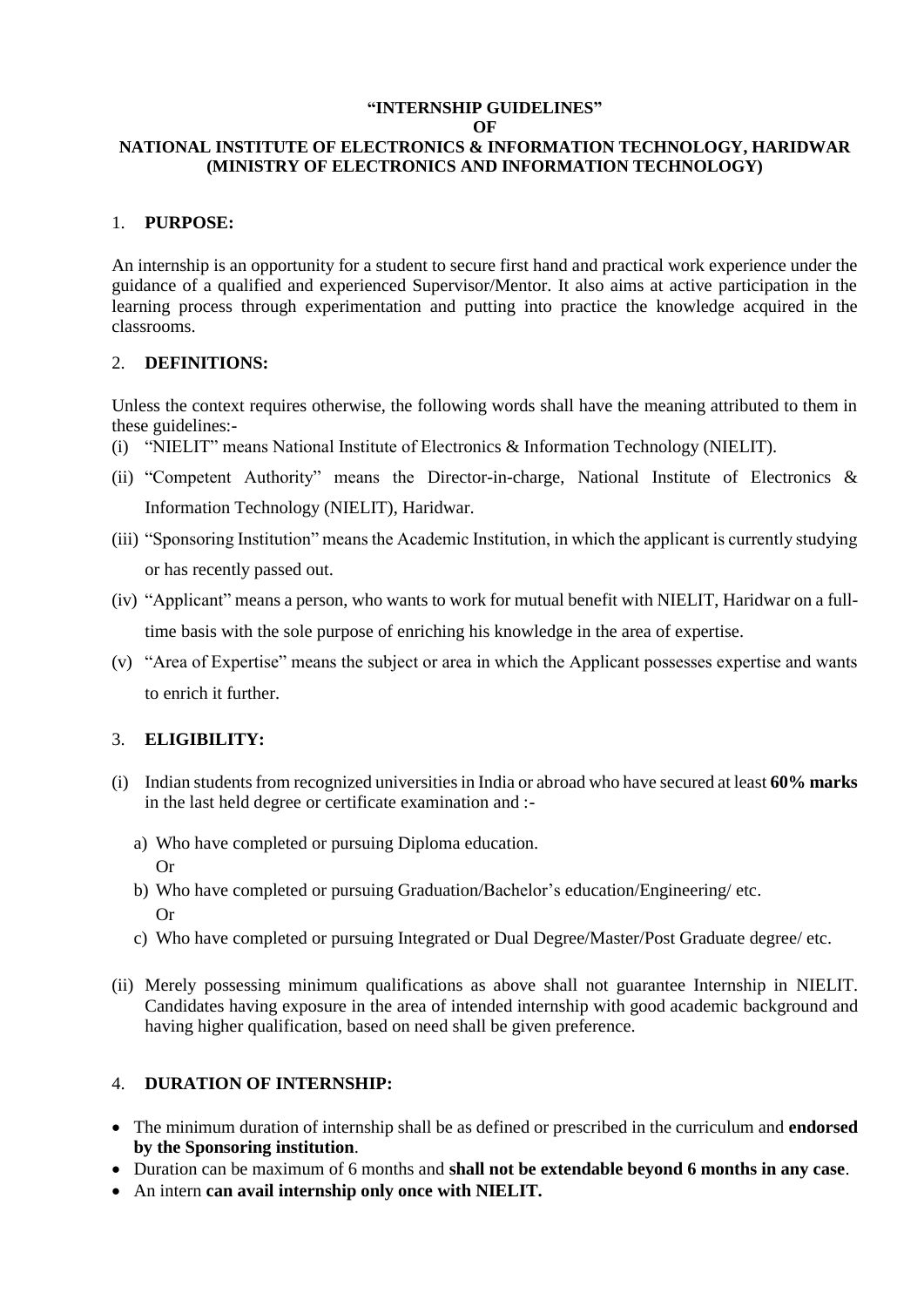### 5. **ENGAGEMENT OF INTERNS:**

- (i) A maximum of five (05) interns shall be engaged for S&T section at NIELIT Haridwar in a financial year.
- (ii) A maximum of five (05) interns shall be engaged for non S&T section at NIELIT Haridwar in a financial year.

### 6. **HOW TO APPLY:**

(i) Interested and eligible students must send their applications, along with brief write up stating the reason of applying for internship to:

> Programme Coordinator National Institute of Electronics and Information Technology (NIELIT), Haridwar 2nd Floor, Government Polytechnic Building, Plot No- 6C, Sector -11, Near Pentagon Mall, SIDCUL, Haridwar, Uttarakhand- 249403 Office Nos: 01334-235617, 01334-235054 Mobile: +91-8273642140 / 8171710290 Email: [prj.haridwar@nielit.gov.in](mailto:prj.haridwar@nielit.gov.in)

(ii) The applications should be sponsored/forwarded by the Sponsoring Institution where the applicant is currently enrolled in or has recently passed out.

# 7. **SELECTION:**

- i. Applications for the internship shall be accepted from the following:
	- a) **Direct Applicant** Application needs to be endorsed/ recommended by the Sponsoring Institution.
	- b) **Sponsoring Institution** Application with endorsement/ recommendation be considered.
	- c) **Internship and Training platforms** [https://internship.aicte-india.org](https://internship.aicte-india.org/) Candidates shortlisted from these platforms shall be considered for the selection process only on producing the recommendation/endorsement letter from the sponsoring institution.
- ii. Applications received with endorsement/recommendation by Sponsoring Institutions shall only be considered for the selection process.
- iii. The eligible applications received will be scrutinized by the Wing/Section Head to shortlist suitable candidates for selection process on the basis of candidate's merit and NIELIT's requirement.
- iv. NIELIT may conduct Test/Personal or Interview, as necessary for the selection of Interns.
- v. No TA/DA shall be paid to candidates for attending the Test/Personal interview conducted by NIELIT Haridwar.

### 8. **CODE OF CONDUCT:**

The Intern appointed by NIELIT Haridwar shall observe the following Code of Conduct, which shall include but not limited to, the following:

- i. The Intern shall follow the rules and regulations, which are in general applicable to staff of NIELIT.
- ii. The Intern shall follow the confidentiality protocol of NIELIT Haridwar and shall not reveal to any person or organization confidential information relating to NIELIT, its work and policies.
- iii. The Intern shall not claim any intellectual property right, of work done at NIELIT and has to strictly maintain the confidentiality of NIELIT's intellectual property. Any violation/infringement will be viewed adversely against the intern as well as the institution to which he/she belongs and may invite appropriate action.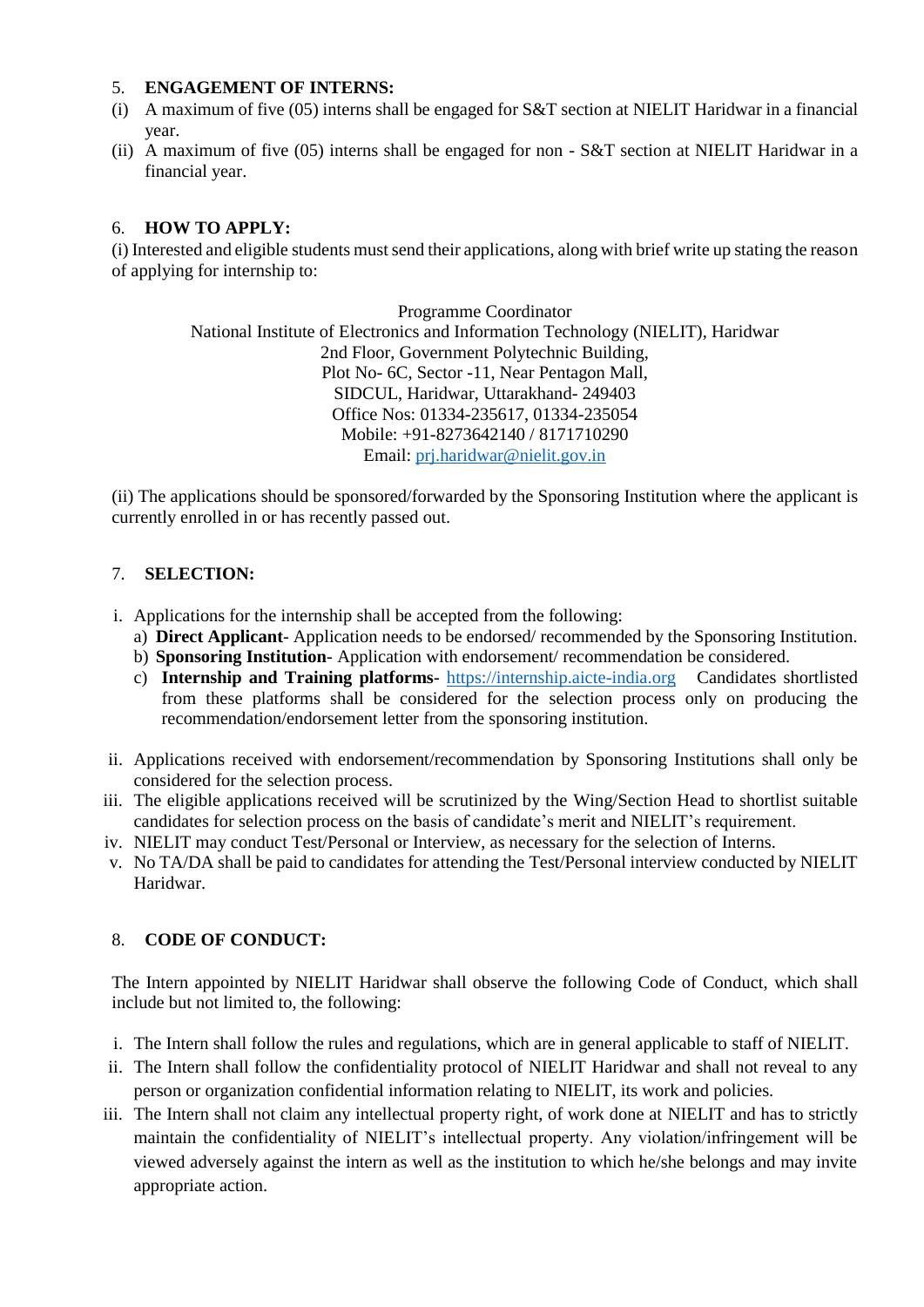- iv. The students and the Sponsoring Institution concerned shall have no claim whatsoever on the results of the project work. NIELIT Haridwar will retain all intellectual property rights in patents, designs, software copyright (source code) and publications, if any, that may be generated during the course of project work.
- v. Interns may, with the prior permission of NIELIT Haridwar, present their work to academic bodies and at seminars/conferences. However, even for this purpose information that is confidential to NIELIT Haridwar cannot be revealed under any circumstances.
- vi. Any papers and documents written and/or published by the Intern should carry the caveat that the views are the personal views of the Intern and do not represent or reflect the views of NIELIT.
- vii. Interns will follow the advice given to them by NIELIT Haridwar regarding representations to third parties.
- viii. In general, an Intern may not interact with or represent NIELIT Haridwar vis-à-vis third parties. However, some Interns may specifically be authorized to interact with third parties on behalf of NIELIT Haridwar depending on the nature of their roles and responsibilities.
- ix. No Intern shall interact with or represent NIELIT Haridwar to the media (print and electronic).
- x. Interns will conduct themselves professionally in their relationship with staff of NIELIT Haridwar and the public in general.
- xi. Interns are required to be present at NIELIT Haridwar premises from 09.00 am to 05.30 pm, unless otherwise permitted by the Supervisor/Mentor in writing.
- xii. The intern has to make his/her own accommodation arrangement during the internship.
- xiii. Library facility at NIELIT Haridwar is limited to referencing only; borrowing of books/journals is not extended to the interns. However, photo-copies may be obtained from the Library on payment of necessary charges.
- xiv. In the event of unsatisfactory performance or indiscipline noticed at any time, the concerned intern may be discontinued by NIELIT Haridwar before completion of the term of internship, without any stipend and Certificate of Internship.
- xv. Minimum **80% attendance** is required to be maintained in a month, failing which Stipend and certificate of Internship shall not be given to the Intern.

### 9. **PLACEMENT:**

- i. Every batch of interns or individual interns, as the case may be, will have a Scientific/Technical Project Supervisor/Mentor to be appointed by the Wing/Section Head of NIELIT Haridwar.
- ii. The internship is neither an employment nor an assurance of an employment.

### 10. **SUBMISSION OF REPORT/ PAPER:**

- i. Work plans and work schedules shall be developed by Supervisor/Mentor and the Interns shall invariably adhere to the same.
- ii. The interns will be required to submit a Report on the work undertaken at the end of the internship to NIELIT Haridwar.
- iii. The project report prepared for the Sponsoring Institution in which the intern is enrolled and for NIELIT Haridwar is required to be identical in all respects.
- iv. The Intern must furnish a "**No–Dues Certificate**" to NIELIT Haridwar in the prescribed format after completion of project work along with a soft copy and hard copy of the project report.
- v. The certificate in the project report prescribed by the Sponsoring Institution, the cover page and all certificates in the project report should categorically reflect that the project work was executed at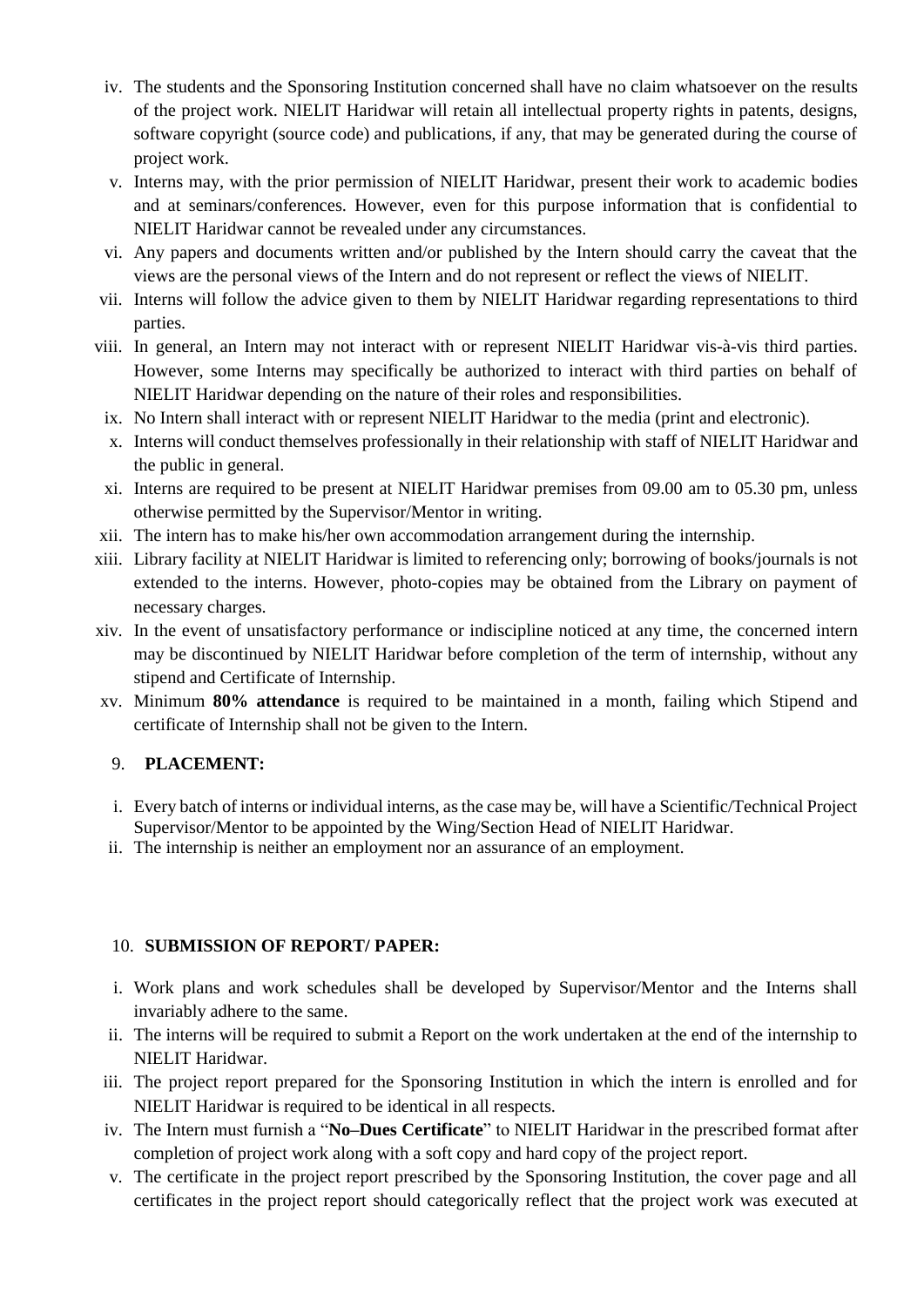NIELIT Haridwar. The acknowledgement sheet in the project report should mention the name of the Supervisor/Mentor who has guided the Intern at NIELIT Haridwar and the competent authority prominently.

# 11. **STIPEND:**

- i. Stipend shall be given to interns, as under:
	- For S&T section/wing interns- Rs. 5,000 per month
		-
	- For non-S&T section/wing interns- Rs. 3,000 per month
		-
- ii. The stipend shall be **paid after the completion of Internship** on submission of report duly accepted by NIELIT Haridwar.
- iii. Stipend shall be paid in non-cash mode only via Cheque/NEFT/RTGS etc.

# 12. **CERTIFICATE OF INTERNSHIP:**

Certificates will be issued by NIELIT Haridwar to the interns on completion of Internship and submission of Report duly countersigned by the supervisor/mentor and accepted by Wing/Section Head.

# 13. **TERMINATION:**

- i. NIELIT Haridwar may disengage the Intern if NIELIT Haridwar is of the view that the services of the Intern are no more required.
- ii. NIELIT Haridwar may terminate the services of the Intern at any time without assigning any reasons.
- iii. If the Intern decides to discontinue, he/she should submit 15 days' prior notice in writing, failing which he/she shall not be paid any stipend and Certificate from NIELIT Haridwar.
- iv. Upon termination, the Intern must furnish "**No Dues Certificate**" and hand over to NIELIT Haridwar, any papers, equipment's or other assets which might have been given to the Intern by NIELIT Haridwar in course of his/her project work with NIELIT Haridwar. This will include any badges or ID Cards which may have been issued to the Intern.
- v. If it comes to the notice of NIELIT Haridwar that the person whose internship has been terminated by NIELIT Haridwar continues to act in a manner which gives an impression that he is still working for NIELIT Haridwar, NIELIT Haridwar shall be free to take appropriate legal action against such person.
- vi. The Competent Authority may initiate appropriate action against erring Intern and decision of the Competent Authority shall be final and binding on the Intern.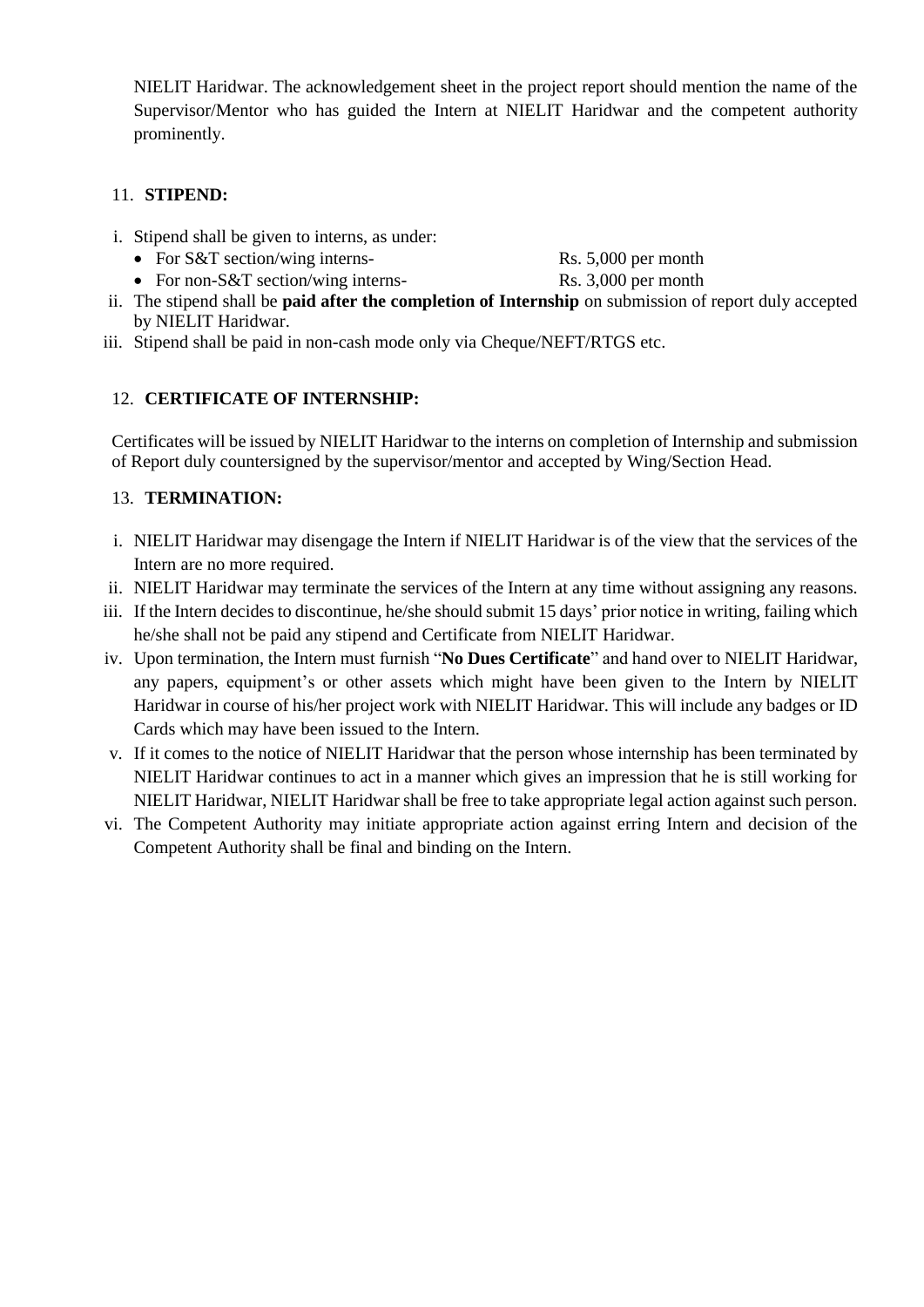

National Institute of Electronics & Information Technology (NIELIT), Haridwar 2nd Floor, Government Polytechnic Building, Plot No- 6C, Sector -11, Near Pentagon Mall, SIDCUL, Haridwar, Uttarakhand- 249403 An autonomous Scientific Society under Ministry of Electronics and Information Technology **Application Form for Internship/ Training**

| 1. Name                           |  |
|-----------------------------------|--|
|                                   |  |
| 3. Father's Name                  |  |
|                                   |  |
| (with contact no. and E-mail ID)  |  |
|                                   |  |
|                                   |  |
| 5. Date of Birth                  |  |
| 6. Nationality                    |  |
| 7. Category (GEN/SC/ST/OBC/PWD) : |  |
|                                   |  |

8. Educational Qualification (Starting from 10<sup>th</sup> Std. Onwards)

| Sr.<br>No. | Name of Board/<br><b>University / Institute</b> | <b>Examination</b><br><b>Passed</b> | Year of<br><b>Passing</b> | <b>Marks</b><br>with<br><b>Division</b> | <b>Subjects</b> |
|------------|-------------------------------------------------|-------------------------------------|---------------------------|-----------------------------------------|-----------------|
|            |                                                 |                                     |                           |                                         |                 |
|            |                                                 |                                     |                           |                                         |                 |
|            |                                                 |                                     |                           |                                         |                 |

9. Areas of interest in which Internship is sought: ........................................................................... ................................................................................................................................................................. 10. Name of the University/College/School/Institute: ........................................................................ ……………………………………………………………………………………………………….....

Date: \_\_\_\_\_\_\_\_\_\_\_\_\_ (Signature of the Candidate)

11. Recommendation / Endorsement from the University/College/School last attended:

Name:

Designation:

(Signature with Stamp)